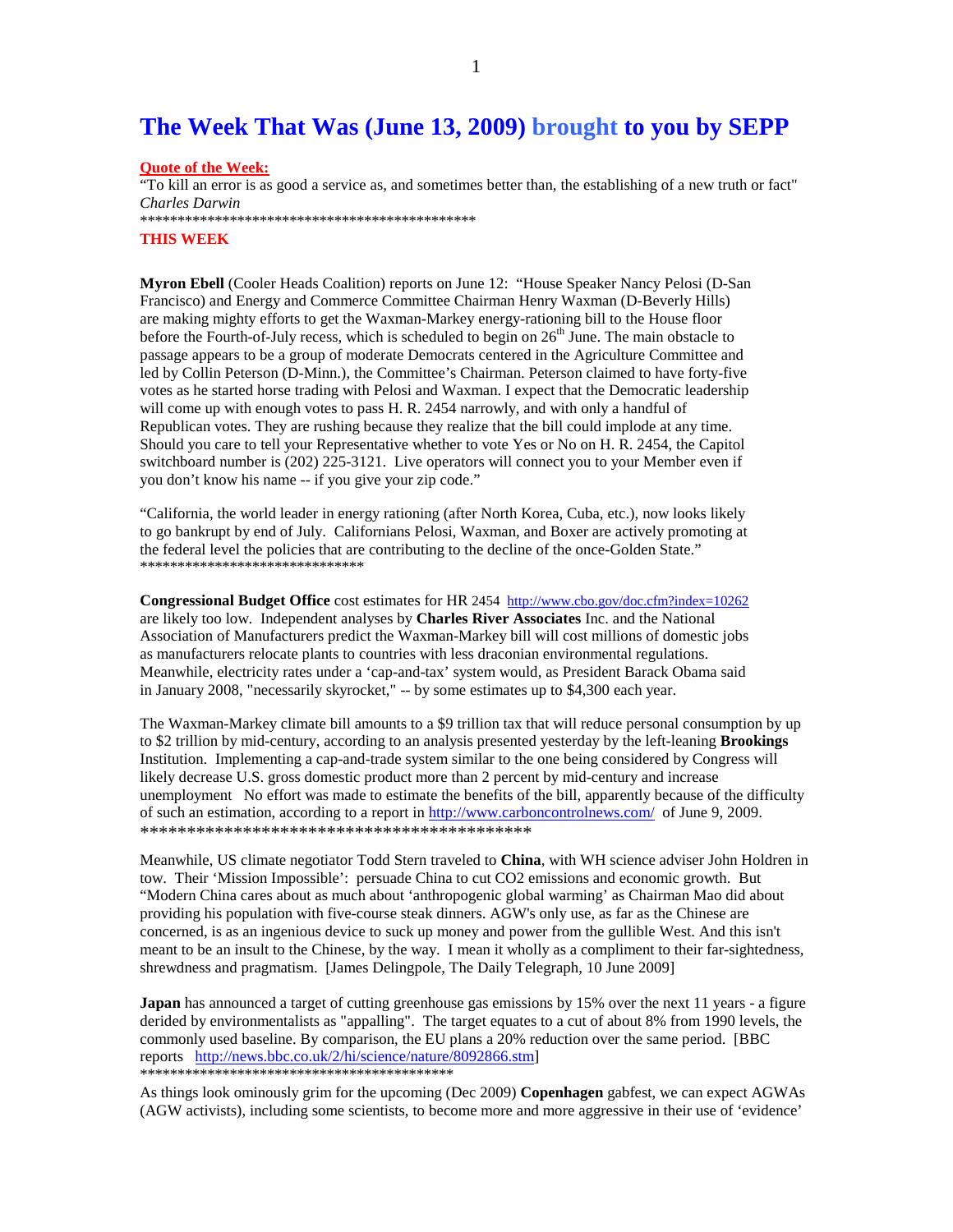to support a case for drastic policies. A number of (formerly) respected national science academies (incl the US-NAS) have joined in issuing statements that are blatantly untrue. All this will lead to more pious declarations by politicians before and during Copenhagen – but no real action. \*\*\*\*\*\*\*\*\*\*\*\*\*\*\*\*\*\*\*\*\*\*\*\*\*\*\*\*\*\*\*\*\*\*\*\*\*\*\*\*\*\*\*\*\*\*\*\*\*\*\*\*\*\*\*\*\*\*\*\*\*\*\*\*\*

**SEPP Science Editorial #17-2009 (6/13/09)** 

### **Climate Sensitivity (CS), Negative Feedback (NF), and all that**

Based on empirical evidence, various researchers have concluded that CS is much smaller than the modelderived values quoted by the IPCC. Some of the empirical studies compare observed temperature trends over time with IPCC values [Schwartz, Monckton, etc]; others [Douglass, Singer, NIPCC] compare observed and modeled *patterns* of temperature trends ("fingerprints")'

CS is conventionally defined as the equilibrium temp rise caused by a doubled forcing of GH gases; it is often taken to be just a doubling of CO2 levels. The 'canonical' CS values of the IPCC range from 1.5 to 4.5 C, with a median of 3.0 C. Many model calculations show higher values, depending on assumptions about cloud parameters; for example, Stainforth et al [2005] quote as high as 11.5 C.

The empirical values for CS are all well below the IPCC's; some are 0.5 C or even less, corresponding to a trend of Global Mean Sfc Temp (GMST) of only about 0.05 C/decade and a tropical troposphere trend of about 0.1 C/decade. These trends are at or below the limit of detection, because of the interfering effects of aerosol emissions (both natural and anthropogenic), volcanic eruptions, El Niños and other, less dramatic atmosphere-ocean interactions.

The 'fingerprint' method can only conclude that anthropogenic effects are not detected [NIPCC], and yields no values for CS – only an upper limit of perhaps 0.3 C, an order of magnitude smaller than the IPCC's median value.

How to account for the huge discrepancy between IPCC and NIPCC? In principle, one can invoke natural forcings, both external (solar) and internal, as well as aerosols that affect the optical properties of the atmosphere. It is tempting, however, to first investigate the possibility of **negative feedbacks** within the climate system itself, principally the various effects of water in the atmosphere.

Atmospheric water can occur in three different forms: as a gas -- water vapor (WV), as liquid cloud droplets, and as solid ice particles. In principle, one can measure the climate effects of each component, as we shall discuss below.

1. **Liquid**: The negative feedback effects of water droplets are easiest to visualize [Singer WSJ 1988]. As the oceans warm, increased evaporation can increase cloudiness, increasing optical albedo, and reducing the incidence of solar radiation at the surface – thus reducing any warming caused by increasing GH gases. But measuring such an albedo change is difficult, requiring accuracies of a fraction of a percent and exceptional stability over a number of years.

2. **WV**: Models all assume a constant relative humidity with altitude; thus WV in the cold upper troposphere (UT) will radiate at a low temperature and contribute little to OLR (outgoing long-wave radiation), with the remainder therefore coming from the warm surface. (Total OLR is fixed and must equal absorbed solar energy.) However, if atmospheric processes manage to achieve a drying of the UT (as GH gases increase) [Ellsaesser, Gray, Lindzen], then WV will radiate at the higher temperature of the boundary layer, contribute the bulk of the OLR, and leave less IR emission from the surface.

 Satellite measurements, such as by the AIRS instrument, can resolve the WV bands in the OLR and determine the source temperature. Data would be required versus latitude, and over a number of years.

3. **Ice**: Convective activity in the tropics can transport moisture to heights near the tropopause where ice crystals would form cirrus clouds, often invisible but having strong absorption properties over the entire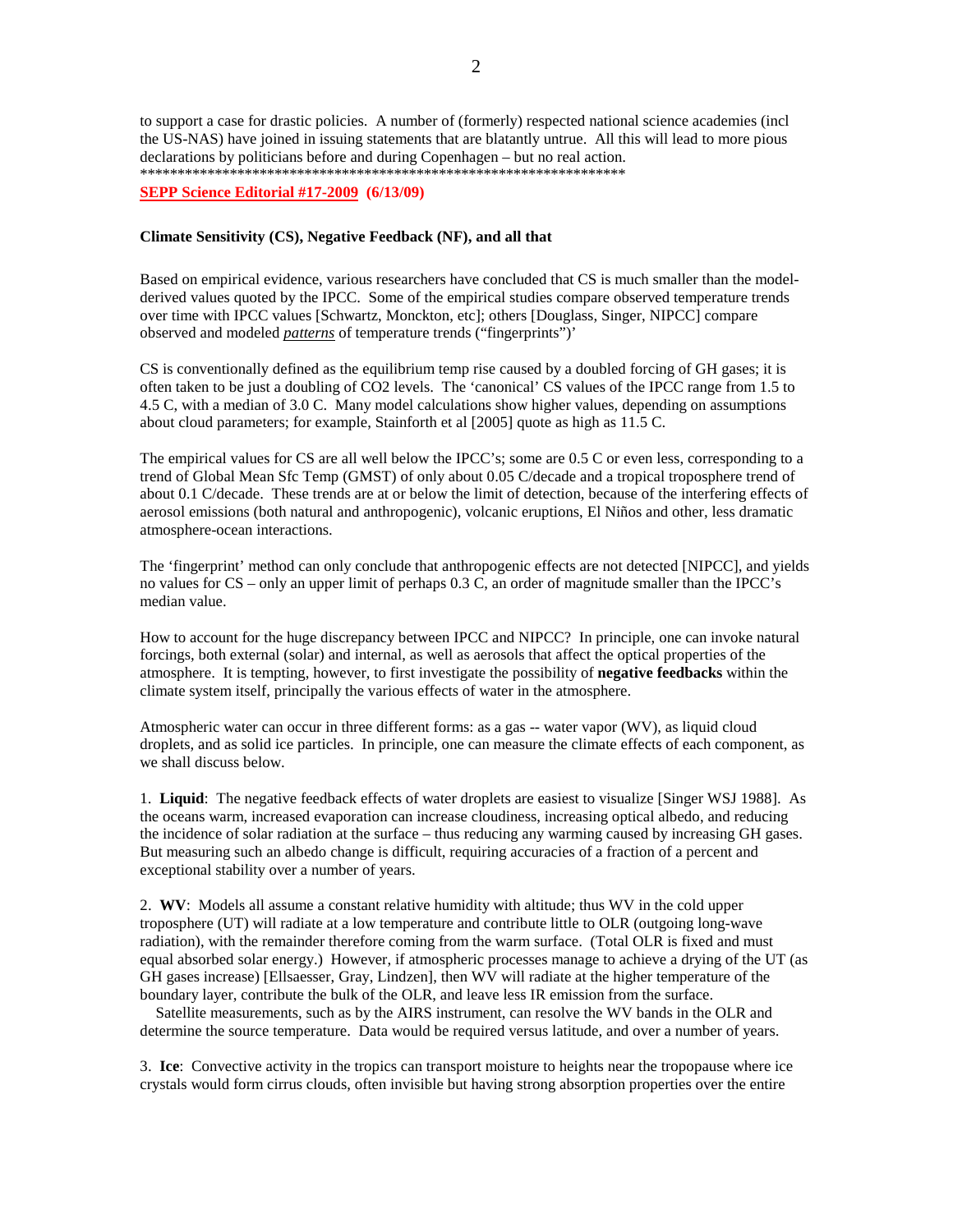effective IR region. A reduction of the area covered by cirrus ("iris effect" – Lindzen) would permit more escape of IR from the surface and thus produce a cooling -- a negative feedback.

Again, AIRS data could obtain the necessary confirming data by observing long-term trends.

NF is not a sure thing; aerosols and/or natural forcings can reduce and even overcome GH warming. At present, one cannot tell which of the possible NF effects is dominant; but the right kind of data could help settle the issue. Establishing the magnitude of NF would independently confirm the low values of CS. 

### 1. The GOP's energy alternative

- 2. Climate sceptics beat Labour in EU elections
- 3. As wind power grows, a push to tear down dams

### **4. Courting China**

5. 'Carbon Cops': Australian police to prosecute a new range of 'climate offenses'

### **6. Denouncing false claims about wind energy**

#### 7. Burger King franchisee strikes back at global warming 'sheeple'

### **NEWS YOU CAN USE**

In a joint statement, the science academies of the G8 countries, plus Brazil, China, India, Mexico, and South Africa, called on their leaders to "seize all opportunities" to address global climate change that "is happening even faster than previously estimated." The signers, which include NAS President Ralph J. Cicerone, urged nations at the upcoming Copenhagen climate talks to adopt goals aimed at reducing global emissions by 50 percent by 2050.

SEPP says: So 'previous estimates' are wrong. But we knew that: Global climate is cooling 

BP Group chief executive, Tony Hayward, describing its annual Statistical Review of World Energy: "Our data confirms that the world has enough proved reserves of oil, natural gas and coal to meet the worlds needs for decades to come. The challenges the world faces in growing supplies to meet future demand are not below ground, they are above ground. They are human, not geological." SEPP says: Hmm. We wonder which humans he is talking about? Could they be in the US Congress?

As evidence for AGW vanishes and the public (and even some media) becomes increasingly skeptical, GW fanatics are becoming increasingly shrill and bloodthirsty. They are being egged on by the likes of James Hansen, Robert F Kennedy, Jr, David Suzuki, and Nancy Pelosi – who should be held responsible and charged with 'incitement' if there is real violence and murder http://www.sfexaminer.com/opinion/columns/mark\_tapscott/Beware-of-blood-lust-on-the-Left-47733932.html \*\*\*\*\*\*\*\*\*\*\*\*\*\*\*\*\*\*\*\*\*\*\*\*\*\*\*\*\*\*\*\*\*\*

WINNIPEG, Manitoba (Reuters 9 June 2009) - The multiple frosts that have blanketed Western Canada in the last week are the most widespread in the top canola-growing province of Saskatchewan in at least five years, the Canola Council of Canada said on Tuesday. That new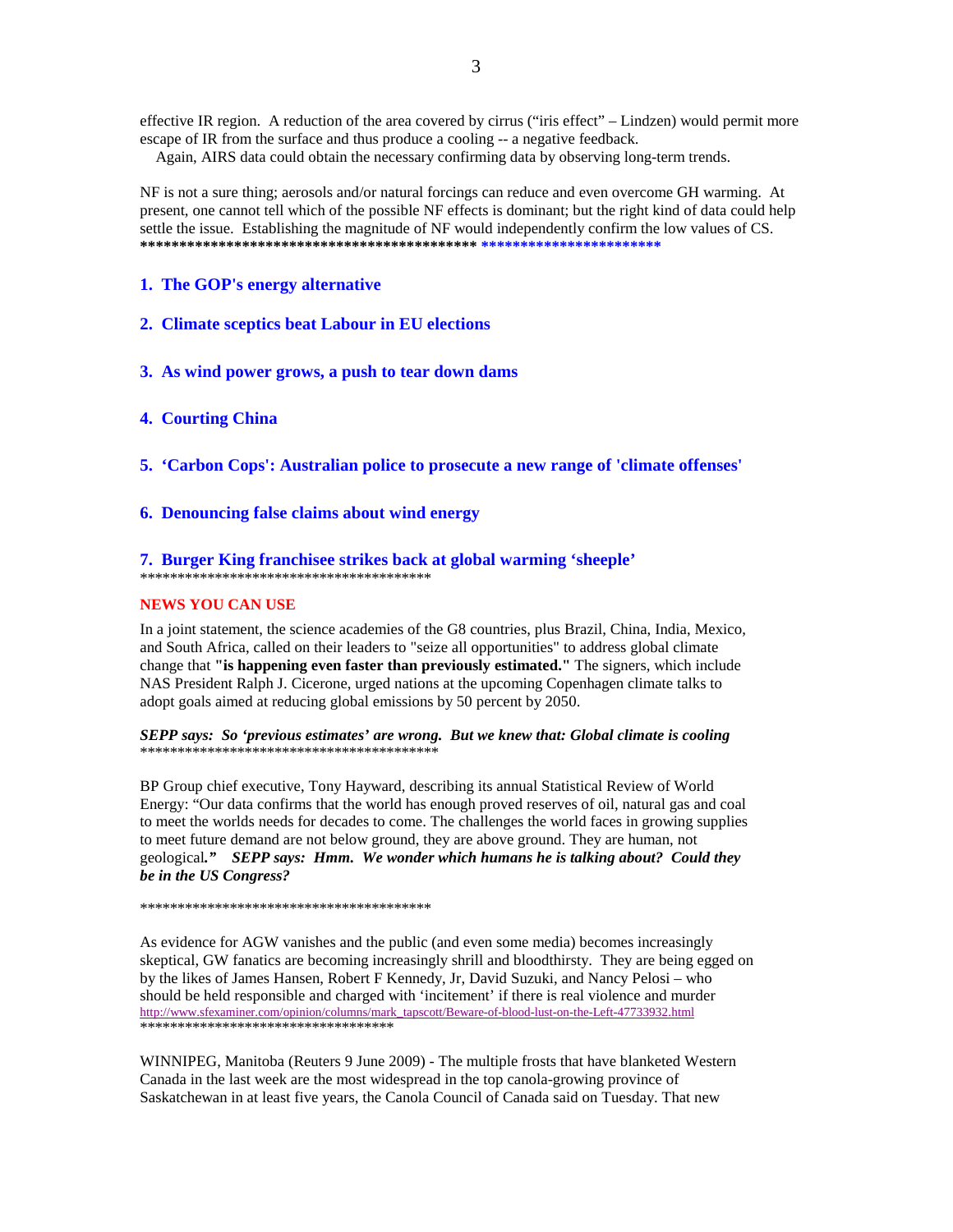growth is slow to appear with generally cool temperatures holding crop development behind schedule.

Scientists' best conjecture regarding the conditions that signal the start of a new glacial period are cool, wet summers. Is this the beginning of Little Ice Age II, the sequel? If so, we will look back fondly on the time we were all so concerned about global warming. Remember, in the words of SF author Orson Scott Card, 'global warming' is just another term for 'good weather.' http://theresilientearth.com/?q=content/little-ice-age-ii-sequel

"Opening Pandora's Box" http://www.frontpagemag.com/readArticle.aspx?ARTID=35146 A good read, as are many other essays by Prof Mark **Hendrickson** of Grove City College, PA \*\*\*\*\*\*\*\*\*\*\*\*\*\*\*\*\*\*\*\*\*\*\*\*\*\*\*\*\*\*\*\*\*\*

### **UNDER THE BOTTOM LINE**

HR 2454: Waxman-Turkey? Cap'nTax? or RAT Scheme (CO2 Ration and Tax Scheme)? [Hat tip to Viv Forbes, Chm, The Carbon Sense Coalition (Australia)] 

http://www.nytimes.com/2009/06/11/us/11recycle.html?  $r=1$ &ref=science

"People will embrace composting just like they embraced recycling, said [spokesman for SF Mayor Gavin Newsom, who himself began composting kitchen scraps six months ago. Here in San Francisco people are crazy about recycling. Composting is the next frontier." 

"Smart chemists. Innovative thinking. That's the key to solving global challenges of the 21st Century" http://portal.acs.org/portal/acs/corg/content?\_nfpb=true&\_pageLabel=PP\_ARTICLEMAIN&node\_i d=2101&content id=WPCP 012714&use sec=true&sec url var=region1& uuid=bdfd8977-5daa-4132-9d68-c2fe83bd5404

Chemists suggest a brilliant 'solution' to sequestering carbon. Bury agricultural wastes in deep-sea sediments. SEPP says: But why not just use it as a biofuel? Or even turn it into ethanol or methanol? \*\*\*\*\*\*\*\*\*\*\*\*\*\*\*\*\*\*\*\*\*\*\*\*\*\*\*\*\*\*\*\*\*\*

Another 'energy expert' ready to solve our GW problem: Rep. Nancy Pelosi on NBC's "Meet the Press" "I believe in natural gas as a clean, cheap alternative to fossil fuels.... clean compared to fossil fuels." http://blogs.wsj.com/environmentalcapital/2008/08/25/fuel-for-debate-pelosi-suggests-natural-gas-isnt-a-fossil-fuel/

# 

### **1. THE GOP'S ENERGY ALTERNATIVE**

Mike Pence, John Shimkus and Fred Upton, WSJ June 11, 2009. http://online.wsj.com/article/SB124467604217304035.html

 $H/t$  NCPA

Independent analyses predict the Waxman-Markey bill will cost millions of domestic jobs as manufacturers relocate plants to countries with less draconian environmental regulations. Meanwhile, the electricity rates under a cap-and-trade system would "necessarily skyrocket," by some estimates up to \$4,300 per household each year. This is not the way to go, say Congressmen Pence, Shimkus, and Upton, Republicans from Indiana, Illinois, and Michigan, resp.

Instead, House Republicans have unveiled legislation that will lead to lower prices, more jobs, a cleaner environment and greater energy independence: the American Energy Act -- which establishes a national goal of licensing 100 new nuclear reactors over the next 20 years:

o With 31 announced reactor applications already in the pipeline, this goal can be achieved -- and it will revitalize an entire manufacturing sector, creating hundreds of thousands of jobs.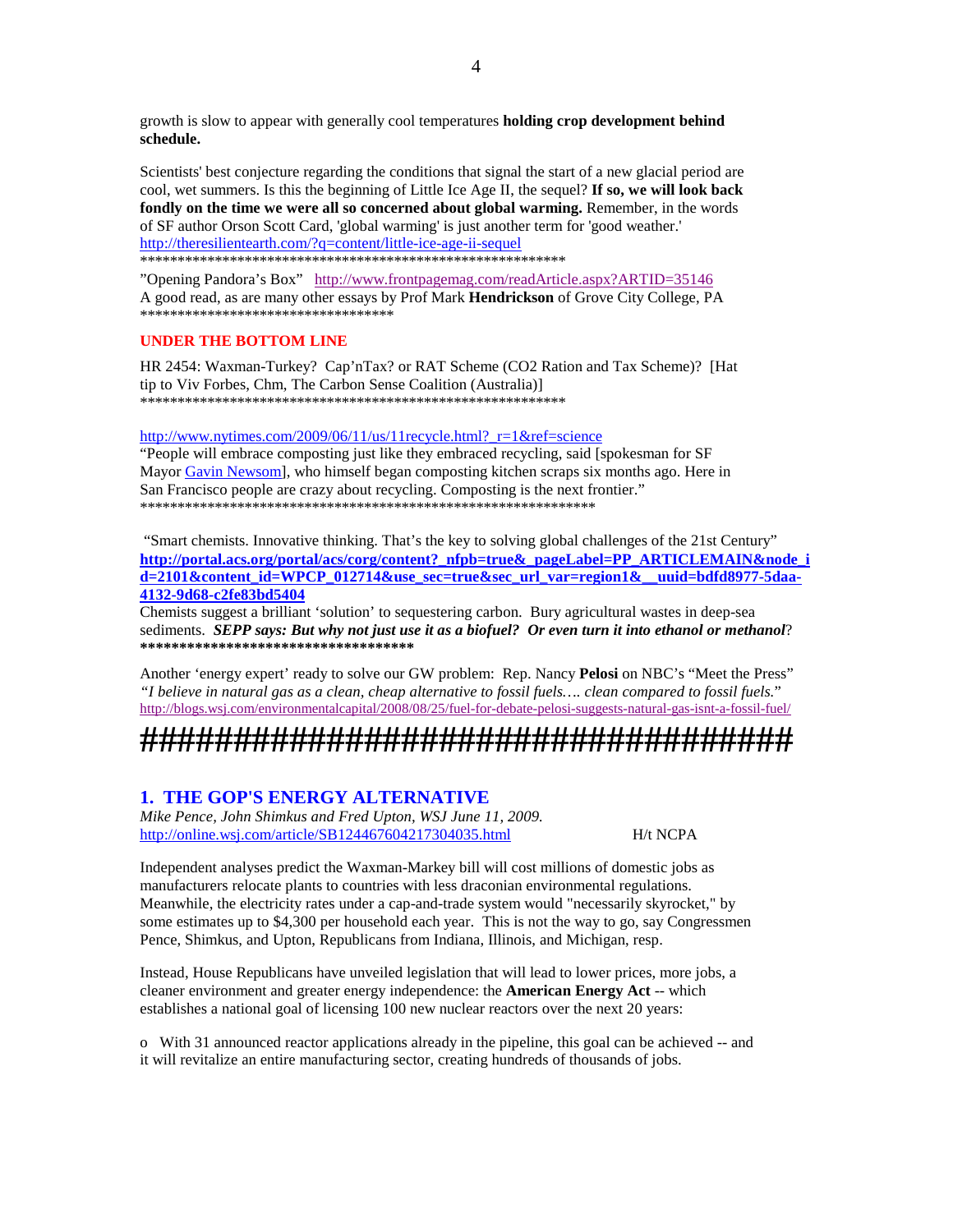o The bill also streamlines a cumbersome regulatory process by offering a two-year, fast-track approval program for power-plant applications that employ safe reactor designs already approved by the Nuclear Regulatory Commission (NRC).

o The NRC will also be allowed to finish its review of a national repository without political interference, and the federal government will be prevented from blocking other storage facilities if a state and locality chose to contract with a private company for that purpose.

America also needs to develop more of its own natural resources such as oil and natural gas, and the American Energy Act allows for exploration in the Arctic National Wildlife Refuge, and for environmentally sound leasing of oil and natural gas fields in the outer continental shelf, and on federally owned lands with oil shale in the West, say the Congressmen.

Finally, the American Energy Act encourages personal responsibility through conservation. The bill offers tax incentives for the purchase of energy-efficient vehicles and rewards homeowners for making their homes more energy efficient, say the Congressmen. \*\*\*\*\*\*\*\*\*\*\*\*\*\*\*\*\*\*\*\*\*\*\*\*\*\*\*\*\*\*\*\*\*\*\*\*\*\*\*\*\*\*\*\*\*\*\*

# **2. CLIMATE SCEPTICS BEAT LABOUR IN EU ELECTIONS** [H/t CCNet]

Labour was slaughtered in the European polls - pushed into third place behind the Tories and the UK Independence Party. Labour's 15.3% share - the lowest for a party in power since 1918 - was even worse than party chiefs feared following the expenses scandal and the start of a Cabinet rebellion. That will spark another bid to oust Mr Brown by ex-ministers and Labour backbenchers following last week's near wipe-out in the council elections.

 *--Liverpool Echo, 8 June 2009* 

All over Europe, the centre-left has been haemorrhaging core voters. The fact that UKIP, an openly climate-sceptical party, has beaten Labour to second place is a clear signal. It suggests that any party promoting unpopular climate policies and green taxes that will further increase the cost of energy, transport and travel for ordinary families risks being punished in future elections. As far as Britain is concerned, the Labour government and its green agenda is finished. Let that be a warning to President Obama and other would-be salvationists.

 *--Benny Peiser, 8 June 2009* 

The UK Independence Party has finished second in the European elections, ahead of Labour, on an impressive night for the Eurosceptic party. It performed strongly in the East of England, where it won two seats and its total vote went up, and also picked up seats in Yorkshire and London. It gained 17.4% of the vote and increased its number of MEPs to 13, one more than it achieved in 2004. *--BBC News, 8 June 2009* 

The UK Independence Party believes that global warming is a recognisable phenomenon, but that there is insufficient proof that this is generated by carbon emissions. The over-reaction by other parties to global warming borders on the hysterical, and risks damaging Britain's economy and its people's way of life. By inappropriate taxation, ill-judged Government intervention and misguided diversion of funding, 'gesture environmentalism' will harm Britain's ability to respond effectively to environmental challenges both in the present and the future.

 *--UKIP Programme on Climate and Energy* 

Analysts last night said the climate talks were most likely to stall over money. Developing countries, backed by the UN, argue that they will need hundreds of billions of dollars a year to adapt themselves to climate-related disasters, loss of crops and water supplies, which they are already experiencing as temperatures rise. Yet so far, as a Guardian investigation revealed in February, rich countries have pledged only a few billion dollars and have provided only a few hundred million.

 *--John Vidal, The Guardian, 8 June 2009*  \*\*\*\*\*\*\*\*\*\*\*\*\*\*\*\*\*\*\*\*\*\*\*\*\*\*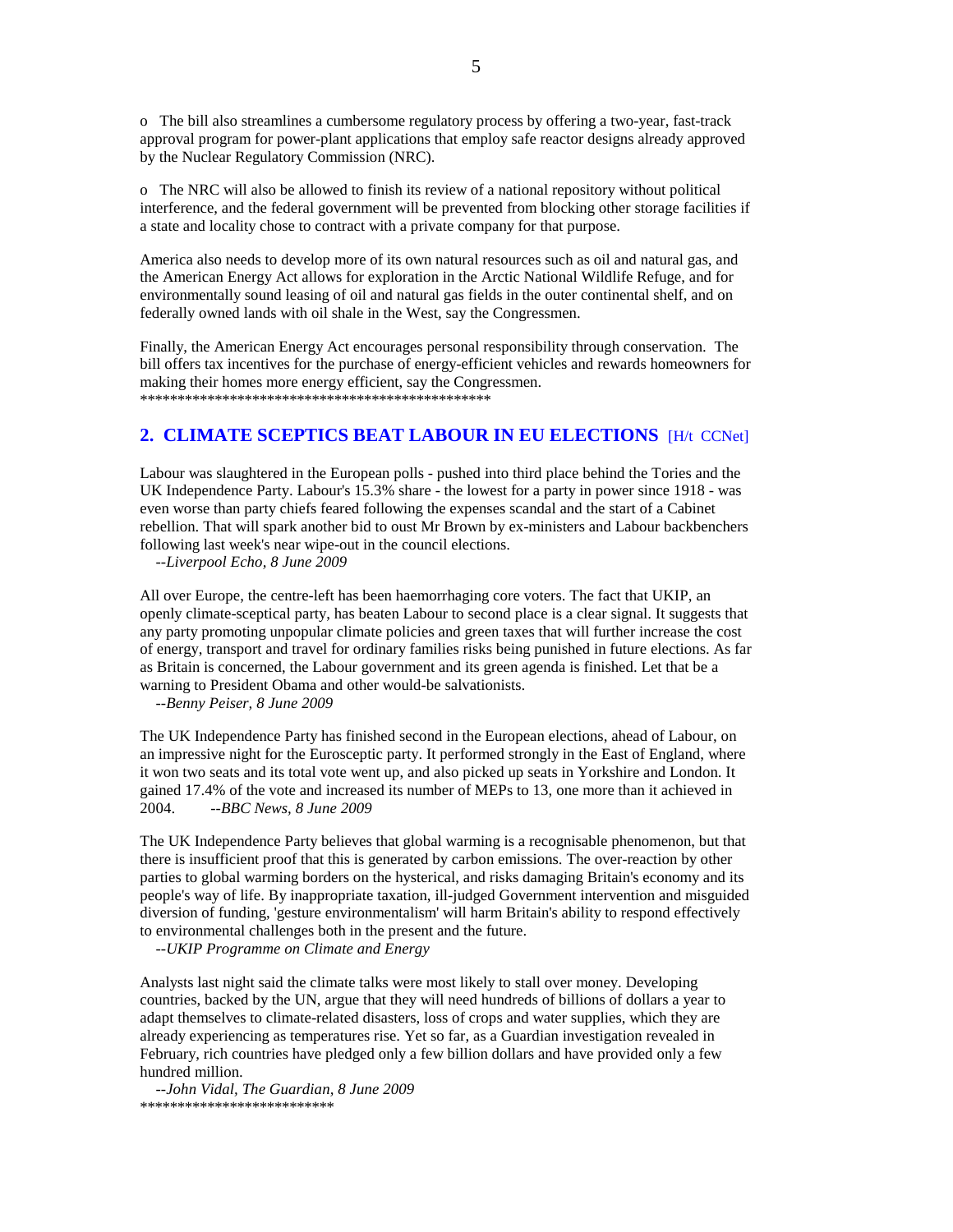## **3. AS WIND POWER GROWS, A PUSH TO TEAR DOWN DAMS**

Now, with the focus in Washington on clean power, some dam agencies are starting to go green, embracing wind power and energy conservation. The most aggressive is the Bonneville Power Administration, whose power lines carry much of the electricity in the Pacific Northwest. The agency also provides a third of the regions power supply, drawn mostly from generators inside big dams.

The amount of wind power on the Bonneville transmission system quadrupled in the last three years and is expected to double again in another two. The turbines are making an electricity system with low carbon emissions even greener; already, in Seattle, more than 90 percent of the power comes from renewable sources.

Yet the shift of emphasis at the dam agencies is proving far from simple. It could end up pitting one environmental goal against another, a tension that is emerging in renewable-power projects across the country.

Environmental groups contend that the Bonneville Power Administrations shift to wind turbines buttresses their case for tearing down dams in the agency's territory, particularly four along the lower Snake River in Washington State that helped decimate one of North Americas great runs of wild salmon.

Bonneville wants to keep all the dams, arguing that they not only provide cheap power but they also make an ideal complement to large-scale installation of wind power. When the wind slows and power production drops, the agency argues, it can compensate quickly by telling the Army Corps of Engineers and the Bureau of Reclamation, which operate the dams, to release more water from reservoirs to turn the huge generators. When the wind picks up, dam operations can be slowed.

The dams help alleviate a need for natural-gas-fired power plants, which are used in other regions as a backup power source when the wind stops blowing, but which release carbon dioxide that contributes to global warming.

By balancing wind power with hydropower, the Bonneville Power Administration says it believes it can limit the use of natural gas and coal plants across the West, even as the regions demand for electricity rises. Around the country, dams provide 6 percent of electricity generation -- double the amount from other renewable sources like wind, solar power and biomass -- and much of that is concentrated in the West.

The influx of wind on Bonneville's system has come as a result of renewable power goals set by governments in the Western states, which aim to reduce their output of greenhouse gases. Bonneville says that when the wind is blowing most strongly, 18 percent of the power in its control area now comes from wind, and that number may rise to 30 percent next year. (Not all of that is consumed in the Pacific Northwest; some is sold to California.)

The rise in wind power means that the dam agency has emerged as a national test case for how to integrate large amounts of intermittent wind power into a regional electric grid. "I've described this as a grand experiment," said Stephen J. Wright, the administrator of the 72-year-old Bonneville Power Administration.

The agency stresses the challenge it faces, making sure the lights stay on despite the ups and downs of the wind. Many new wind farms lie along the gusty Columbia River corridor, and their concentration means that changes in the wind can bring sudden dips and spikes in the power they generate. "We can have periods that go from full, maximum wind output to zero across an hour," Mr. Wright said.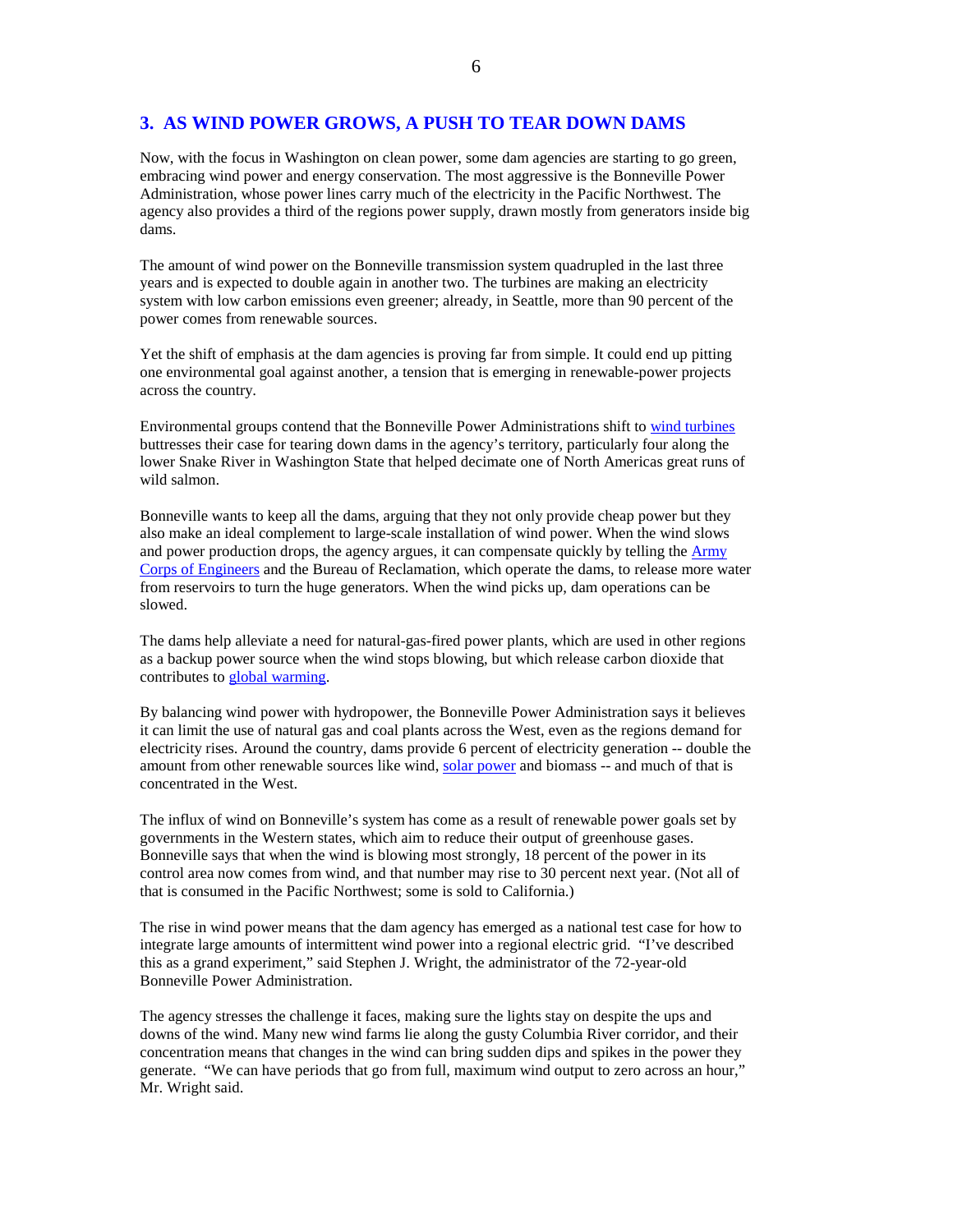MORE at http://www.nytimes.com/2009/06/12/business/energyenvironment/12bonneville.html?pagewanted=1& $r=1$ &ref=science \*\*\*\*\*\*\*\*\*\*\*\*\*\*\*\*\*\*\*\*\*\*\*\*\*\*\*\*\*\*\*

## **4**. **COURTING CHINA**

<http://www.timesonline.co.uk/tol/news/environment/article6452183.ece> *Tim Reid in Washington, The Times, 8 June 2009* 

America's leading climate change negotiator will urge China to make a commitment to cutting greenhouse gas emissions during meetings in Beijing this week, as the US seeks to avoid the collapse of the next global warming treaty.

Todd Stern and a number of the Obama Administration's senior climate experts traveling with him are intent on boosting co-operation between the US and China to convince developing countries to back a new global climate treaty due to be approved in Copenhagen in December. More than 180 nations are working to endorse a successor to the Kyoto Protocol, which expires in 2012.

Mr Stern traveled to Beijing with the White House science adviser John Holdren and David Sandalow, the Assistant Energy Secretary. Last week Mr Stern said that he did not expect a written agreement from the trip, but he wanted the visit to help to set the tone with the developing world.

Together, China and the US are responsible for 40 per cent of the world's greenhouse gas emissions. China's contribution has skyrocketed in the past two decades and is expected to be twice that of the US by 2030. During a visit to China last month, John Kerry, the chairman of the Senate Foreign Relations Committee, said that "Copenhagen will be defined by what the US and China agree on in the next few weeks".

China has avoided setting targets or timetables for limiting emissions, but it has some of the most stringent vehicle emission standards in the world and is investing heavily in alternative and renewable energy sources. In the past decade, it has become the world's largest generator of wind energy. The US Congress is looking at legislation to cut emissions by 17 per cent, from 2005 levels, by 2020 - but Mr Stern said that such action by the US would be futile without firm commitments from China.

====================================================

### **Two gorillas walk into a UN climate meeting.**

http://blogs.nature.com/news/thegreatbeyond/2009/06/two\_gorillas\_walk\_into\_a\_un\_cl\_1.html

Do they wind up in a standoff, beating their chests as the other primates stand by angry and embarrassed? Or might they initiate an inspiring public display of mutual respect and cooperation, if not affection?

The United States' lead climate negotiator, Todd Stern, is hoping for the latter and will depart for China on Saturday in search of ways to make it happen. "We're the two gorillas in the room," Stern told a crowd gathered at the Center for American Progress in Washington this week. "If we can join hands, it will truly change the world."

Among those accompanying Stern will be White House Science Adviser John Holdren and David Sandalow, assistant secretary for policy and international affairs at the Energy Department. It is only the latest in a string of delegations shuttling back and forth between the two countries, and it comes at a potentially revealing time.

The rest of the international climate community will be focusing on Bonn, where the United Nations is currently holding the latest round of global warming talks. With 184 days before Copenhagen, where the talks are scheduled to come to a close, the two countries appear to be seeking a little quiet time together.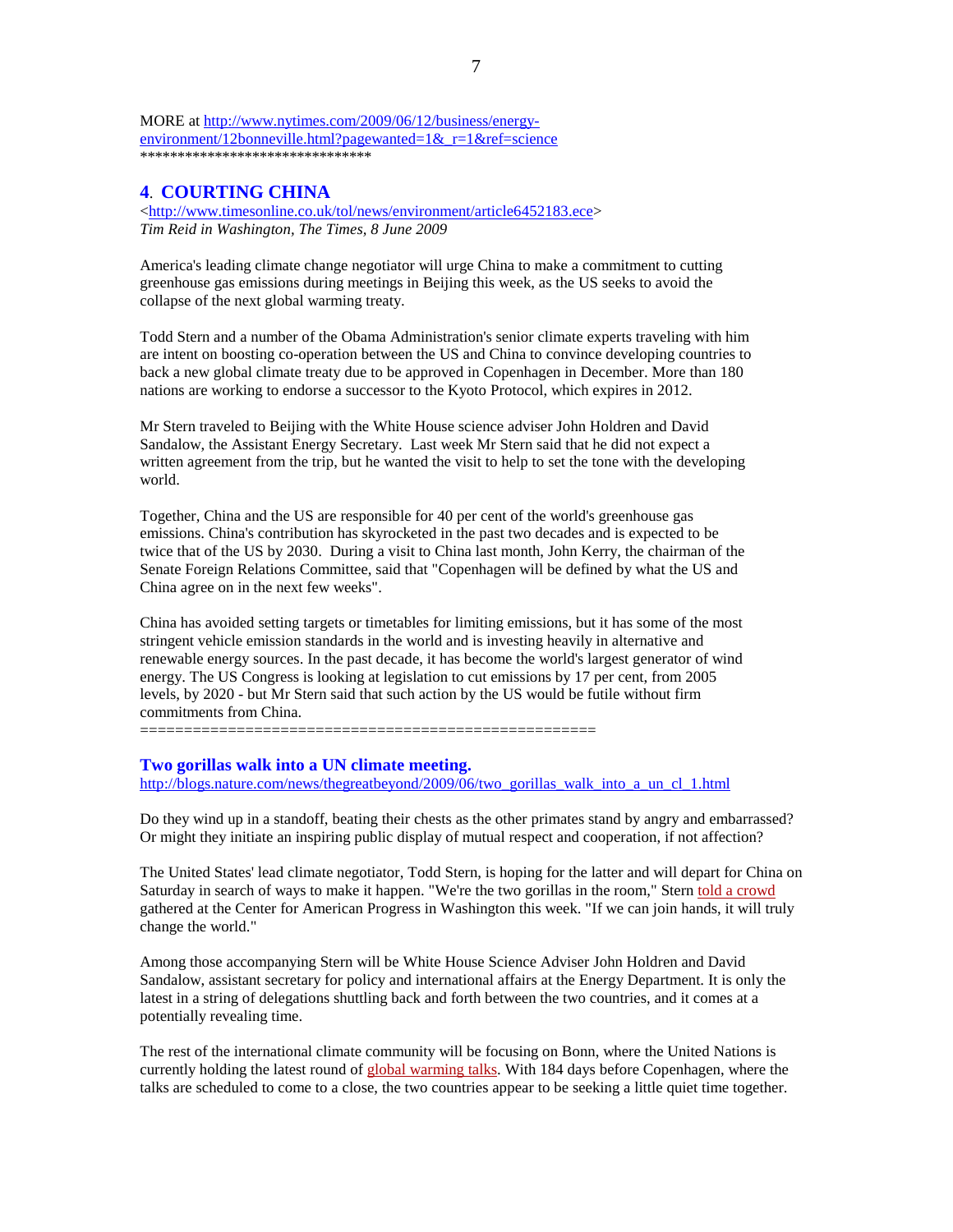The US-China relationship has sparked a fair bit of speculation as of late, spurred in part by an article about "secret" bilateral talks in the Guardian last month. In truth, the talks weren't all that secret, and in any case it would have been surprising if such talks weren't underway. But the sense of optimism raised plenty of eyebrows.

**The China question is critical in Washington, where many lawmakers are loath to commit to a new regulatory regime without assurances that China will follow. Things are a little harder to gauge in Beijing, where the government's primary mandate remains economic development for its 1.3 billion people, most of whom remain locked in poverty. Many experts, however, believe China understands the problem, is already taking action, and will do its part if the United States can get the ball rolling. ================================================** 

### **CHINA DOESN'T GIVE A STUFF ABOUT GLOBAL WARMING: THANK GOD!**

*James Delingpole, The Daily Telegraph, 10 June 2009*  http://blogs.telegraph.co.uk/james\_delingpole/blog/2009/06/10/china\_doesnt\_give\_a\_stuff\_about\_ global\_warming\_thank\_god

"China launches green power revolution to catch up on west" [sic] shrieks the front-page headline in today's *Guardian*. It's a nonsense, of course. Modern China cares about as much about "anthropogenic global warming" as Chairman Mao did about providing his population with fivecourse steak dinners. AGW's only use, as far as the Chinese are concerned, is as an ingenious device to suck up money and power from the gullible west.

And this isn't meant to be an insult to the Chinese, by the way. I mean it wholly as a compliment to their far-sightedness, shrewdness and pragmatism. Over the last ten days, delegation after US delegation has gone to China in a vain bid to persuade its leadership to believe in - or at least pay lip-service to - the mythical beast they call ManBearPig.

How has China responded? Why, with exactly the mix of incredulity, scorn and cynicism you'd expect of a hungry, fast-industrialising nation whose priority is economic growth rather than, say, assuaging breast-beating liberal guilt about how we've sinned against Mother Gaia and must now flagellate ourselves for our sins with swingeing new eco taxes and punitive regulation.

Here is what Li Gao, China's chief climate change negotiator has to say on the subject:

"Developed countries have neither enough active responses to proposals from developing countries about emission-cut target by 2020, nor interests in providing funds and technologies to help developing countries adapt to climate change."

This is diplomatic hardball speak for: "If you in the West wish us to play your silly carbon emissions-cutting game, you must not only bribe us with large sums of money but you must also place your industries at an even greater competitive disadvantage by crippling them with CO2 legislation from which we, in developing countries like China, Brazil and India, shall remain happily exempt."

To anyone who understands China, this is all so obvious as scarcely to be worth stating. As one of my contacts, a Shanghai-based US industrialist put it at the time of Nancy Pelosi's cap-in-hand begging mission to Beijing:

"The idea of looking to China for any sort of environmental leadership or effective environmental cooperation is simply preposterous. China currently appears to be operating under a triad of very basic principles:

1) No policies shall be enacted which would interfere with China's economic growth 2) China shall increase its energy production and security by any and all means possible, as quickly as possible.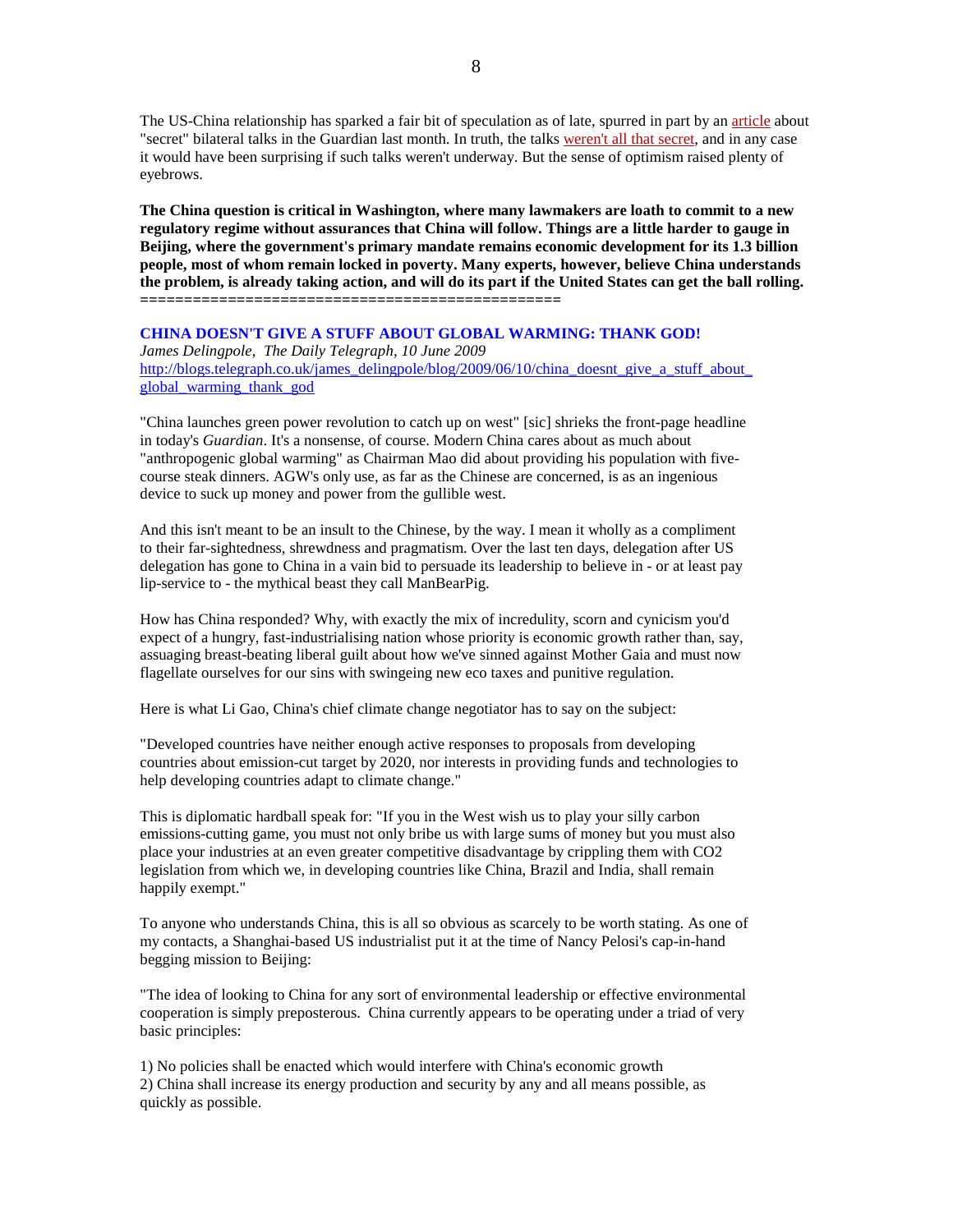3) International agreements shall transfer massive amounts of capital, industry, and technology from the West to fund China's energy development."

What beggars belief is that the whole of the current US administration thinks that China is in fact gullible and pliable. First, came the deeply humiliating visit by Nancy "Waterboarding? What waterboarding?" Pelosi, in which she determinedly avoided mentioning China's human rights record, the better to sell America's interests down the river on green issues.

So desperate was Pelosi to secure a climate change deal that, somewhat chillingly, she even appeared ready to treat Americans in future not unlike citizens of communist China, saying: "Every aspect of our lives must be subjected to an inventory ... of how we are taking responsibility."

This week it has been the turn of Todd D Stern, Hillary Clinton's envoy on climate change to have the Chinese flip him the bird in Beijing. Reports the Washington Post:

"On Monday, Vice Premier Li Kegiang told Stern that China would 'actively' participate in climate talks but only on the basis of a 'common but differentiated responsibility' to reduce emissions, according to a transcript of his comments published on the official Web site of China's State Council."

i.e. - "Sell us your souls and, er, hey, how does 'zilch' sound as a reasonable trade-off?"

All this is, of course, absolutely disastrous news for the environmentalist extremists who play such a large and terrifying role in the Obama administration. But for anyone in the West, in the US especially, who cares about liberty, the state of the economy, or the free citizen's inalienable right not to have his every hard-earned cent sucked into the gaping maw of eco tax and eco regulation in order to solve a problem that doesn't even exist, China's hardheaded realism may well be our only hope of salvation.

# 5. CARBON COPS': AUSTRALIAN POLICE TO PROSECUTE A NEW **RANGE OF 'CLIMATE OFFENSES'**

**Excerpt:** FRONTLINE police will be forced to become "carbon cops" under the Government's blueprint to cut greenhouse emissions. The Herald Sun can reveal Australian Federal Police agents will have to prosecute a new range of climate offences. But they are yet to be offered extra resources, stretching the thin blue line to breaking point. "The Government is effectively saying to us, 'Ignore other crime types'," Australian Federal Police Association chief Jim Torr said. The group had been trying for months, without success, to discuss the issue with Climate Change Minister Penny Wong, he said. Interpol has warned the carbon market will be irresistible to criminal gangs because of the vast amounts of cash to be made. Possible rorts include underreporting of carbon emissions by firms and bogus carbon-offset schemes. "If someone is rorting it by even 1 per cent a year, we're talking about many, many millions of dollars," Mr Torr said.

http://www.news.com.au/heraldsun/story/0,21985,25623185-661,00.html H/t ClimateDepot.com 

### **6. DENOUNCING FALSE CLAIMS ABOUT WIND ENERGY.**

Mark Duchamp, Director, Climate Change and Alternative Energies, Iberica 2000 PRESS RELEASE from IBERICA 2000, June 8th 2009

The wind-power lobby, speaking through their international network of wind energy associations, have been claiming that wind farms lower the cost of electricity. They insist on the fact that wind is free, but forget to say that capital costs are so high that the kilowatts produced are three times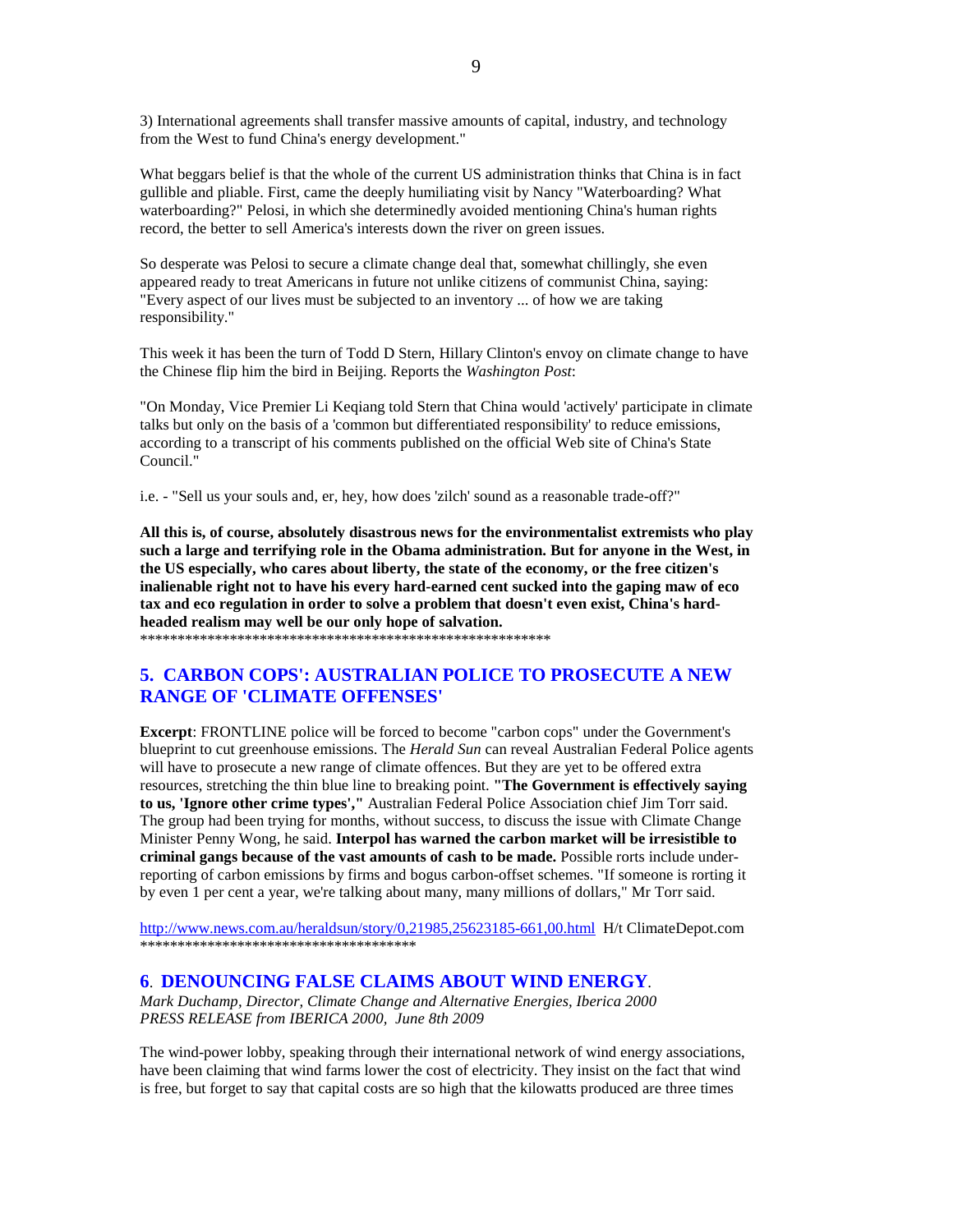more expensive than their market price. This is why we pay huge subsidies to wind-farm owners. But there is more.

Lobbyists claim that wind power displaces electricity produced at high cost by "low merit", "peaking" plants. What they forget to say is that wind blows more strongly at night, which means that much of the production being displaced by wind farms is that of base-load generation, which is mainly cheap coal, or clean and cheap nuclear energy. This would tend to increase the average price of electricity, not reduce it.

And when demand is so low that electricity produced by wind farms at night cannot be used (or exported), wind farms are shut off, as it occurred several times in Spain this year. How is that for waste ?

Another hidden cost often overlooked is that of back-up : When wind is blowing during the day, ideally during peak hours when millions of people arrive at their homes and switch on lights and appliances, the electricity production of expensive "peak load" generating units may be displaced by wind farm production. But the devil is in the detail: if some plants may be shut off entirely, others may be kept spinning in standby, synchronized to the Grid, burning fuel for nothing. They are kept in this mode to be ready to resume production instantly if the wind drops.

And other power plants will see their production only partially displaced: they will operate at part load. In this mode they work less efficiently, burning more fuel per KWh produced. This too increases cost, and causes more emissions of a variety of gases. They will also have to ramp their production up and down frequently, following the vagaries of the wind. If they didn't "loadfollow" this way, there would be blackouts at every variation in wind speed. This frequent ramping causes more fuel to be burned and more gases to be released, just like a car in city traffic. And there is more wear and tear, which also bears on the overall cost of electricity.

But the main cost of back-up, which consumers will end up paying in the end, is the construction of conventional power plants duplicating the installed capacity of wind farms. For electricity cannot be stored in sufficient quantities at an acceptable cost: it must be produced in real time, dovetailing demand by the minute. So when there is no wind at all, we must rely entirely on conventional generation. It is as if wind farms did not exist.

In effect we must have two plants instead of one: the wind farm, and the fossil fuel plant to take its place when there is no wind. The cost of this duplication of investment is never mentioned by governments or by the wind lobby. In addition, it is wasteful to build power plants that will only generate electricity when there is no wind, or at part load when it blows below optimal speed. Fixed costs cannot be amortized, and the consumer must pick up the bill.

Oh, I forgot : back up plants will also produce electricity when the wind blows too strongly, for wind turbines automatically shut off when wind speed exceeds  $\sim$ 100 km/h. Thermal plants are thus kept spinning in standby, waiting for it to happen on some windy days, burning fuel but not producing any electricity. Another waste, another cost.

So when the wind lobby claims that wind power lowers the cost of electricity, it would be naive to take their word for it. We'd have to forget: 1) - the subsidies that double the market price of windproduced electricity, 2) - the capital costs of duplicating generation capacity for the days without wind, 3) - the fuel burnt inefficiently or wastefully to back-up the wind farms (and the emissions of gases resulting from this activity), 4) - the added wear and tear of conventional power plants.

And even more fuel will be burned, and more gases will be emitted during the production and transportation of wind turbines, during the construction and maintenance of wind farms, and during their decommissioning. This will be additional to the fuel burned and the gases released during the construction of conventional plants, which are needed anyway for the days without wind. - So much for saving the planet!